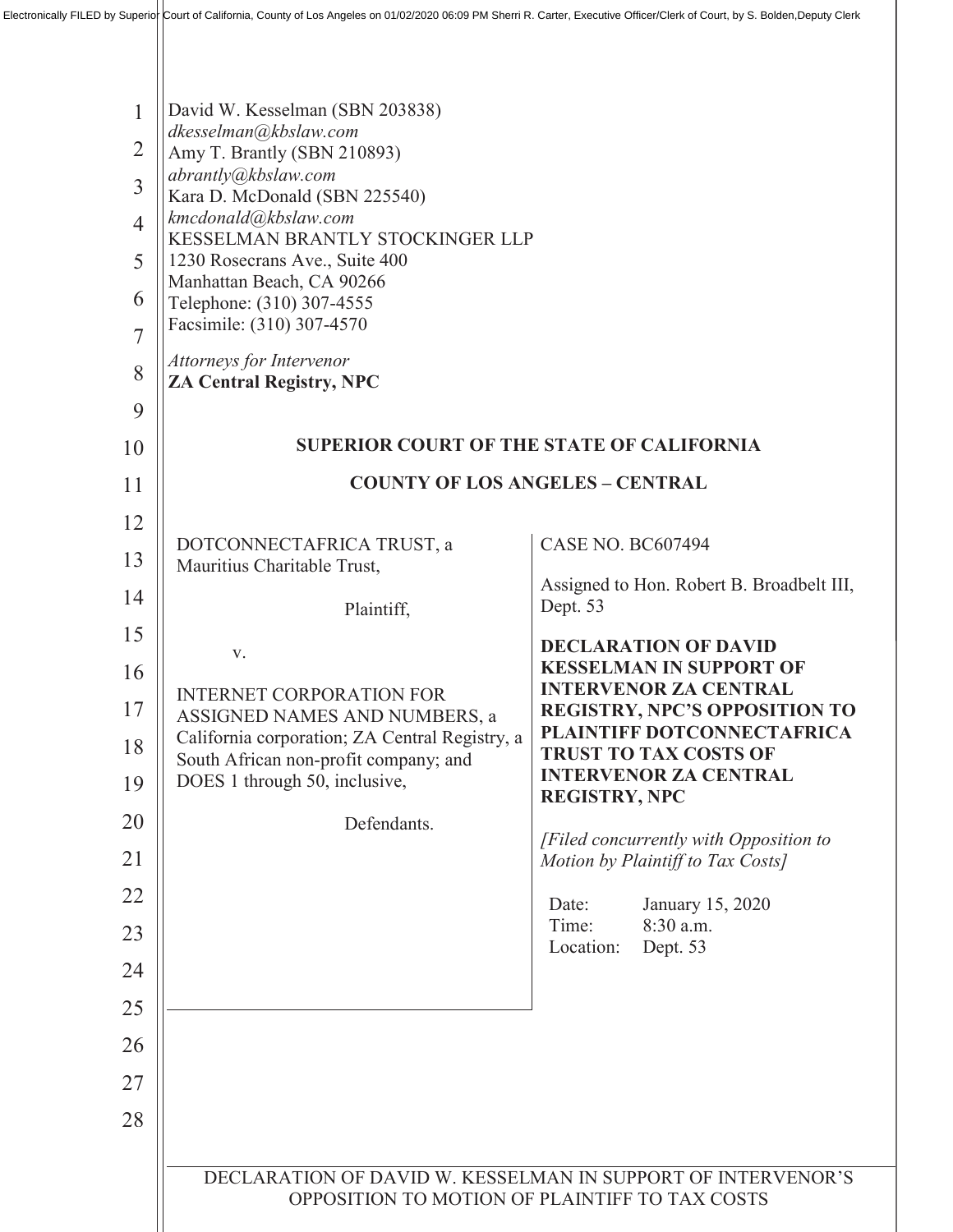| 1              | <u>LARATION OF DAVID W. KESSELMAN</u>                                                                          |  |
|----------------|----------------------------------------------------------------------------------------------------------------|--|
| $\overline{2}$ | I, David W. Kesselman, hereby declare as follows:                                                              |  |
| 3              | 1.<br>I am a partner of Kesselman Brantly Stockinger LLP and counsel to Intervenor                             |  |
| $\overline{4}$ | ZA Central Registry, NPC ("ZACR"). I have personal knowledge of the matters set forth herein                   |  |
| 5              | and am competent to testify as to those matters. I make this declaration in support of ZACR's                  |  |
| 6              | Opposition to Motion for Plaintiff DotConnectAfrica Trust to Tax Costs of Intervenor.                          |  |
| 7              | 2.<br>Attached hereto as Exhibit A is a true and correct copy of the United States                             |  |
| 8              | District Court's October 19, 2016 order granting in part and denying in part ZACR's motion to                  |  |
| 9              | intervene. (DotConnectAfrica Trust v. Internet Corporation for Assigned Names and Numbers,                     |  |
| 10             | 2:16-cv-00862-RGK-JC, C.D. Cal. Oct. 19, 2016). This order was docketed in this action on                      |  |
| 11             | October 25, 2016, as part of Notice of Remand, DE# 324.                                                        |  |
| 12             | 3.<br>After this action was remanded to this Court, ZACR actively participated in the                          |  |
| 13             | litigation, including briefing and arguing against DCA's motion for a preliminary injunction,                  |  |
| 14             | propounding and responding to discovery, participating in depositions, and preparing to go to                  |  |
| 15             | trial. ZACR was prepared to fully participate in the trial scheduled for August 22, 2018, the date             |  |
| 16             | set for the Phase II trial.                                                                                    |  |
| 17             | The only costs claimed by ZACR in connection with the depositions of witnesses<br>4.                           |  |
| 18             | Fadi Chehade, Mark McFadden, Mike Silber, Reuben Brigety, Stephen Crocker, and Trang                           |  |
| 19             | Nguyen were the amounts paid to the relevant court reporting services to obtain copies of the                  |  |
| 20             | transcripts. Attached hereto as Exhibit B are true and correct copies of the invoices for these                |  |
| 21             | transcripts.                                                                                                   |  |
| 22             | ZACR also seeks as costs the amounts paid to the relevant court reporting<br>5.                                |  |
| 23             | services to obtain copies of the transcripts of the depositions of Erasmus Mwencha and                         |  |
| 24             | Sophia Bekele. Transcript costs are the only costs ZACR seeks for the depositions of Ms.                       |  |
| 25             | Bekele (DCA's principal). In its memorandum of costs, ZACR inadvertently listed the invoice                    |  |
| 26             | date rather than the deposition date for Ms. Bekele's September 6, 2017 deposition. Attached                   |  |
| 27             | hereto as Exhibit C are true and correct copies of the invoices for the Mwencha and Bekele                     |  |
| 28             | transcripts.                                                                                                   |  |
|                | $\overline{2}$<br>Case No. BC607494                                                                            |  |
|                | DECLARATION OF DAVID W. KESSELMAN IN SUPPORT OF INTERVENOR'S<br>OPPOSITION TO MOTION OF PLAINTIFF TO TAX COSTS |  |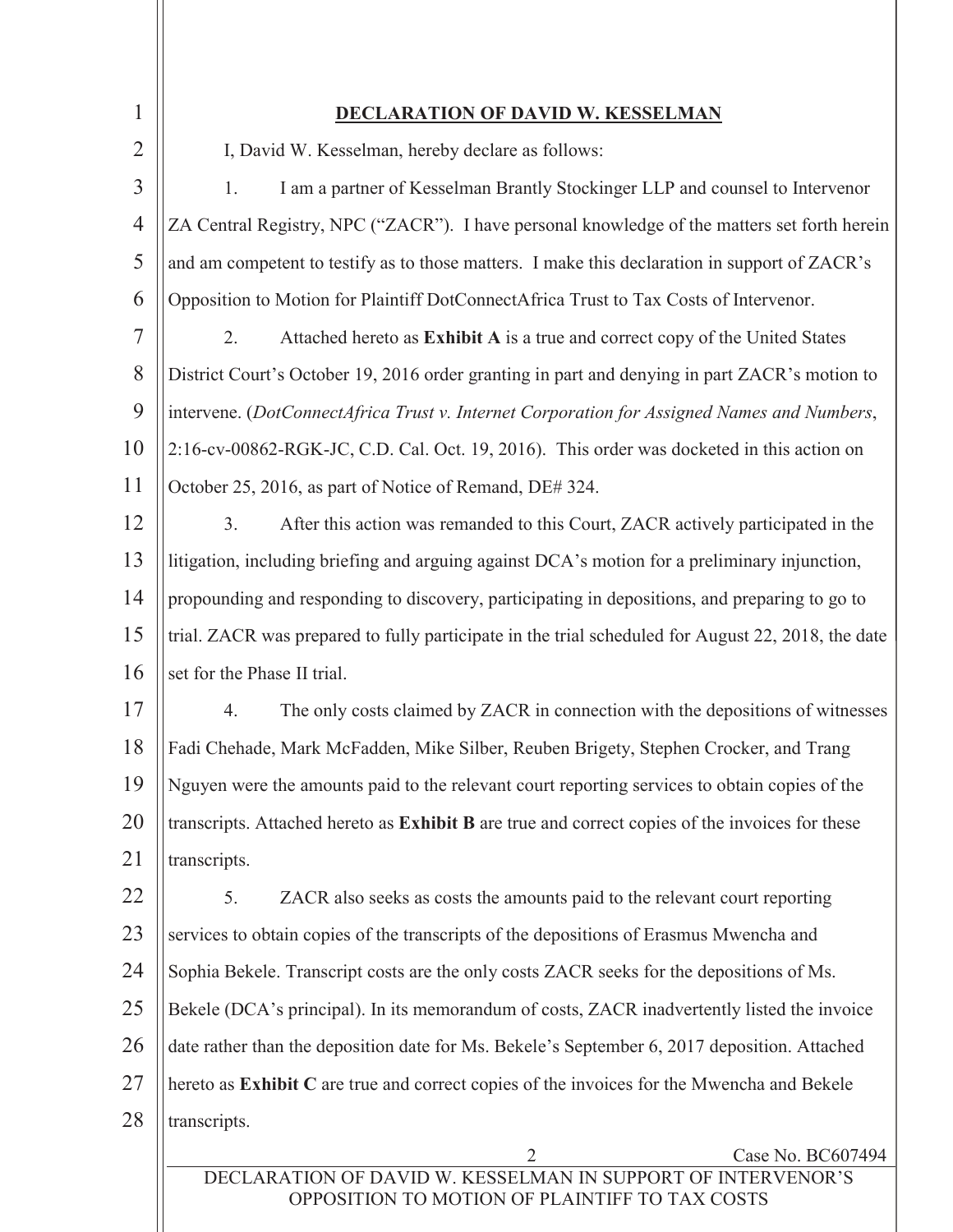1  $\mathfrak{D}$ 3 4 5 6 7 8 6. Allegations of a conspiracy among ZACR, ICANN, and the African Union Commission ("AUC") were central to DCA's claims in this action. Because Mr. Mwencha, the former Deputy Chairperson of the AUC, resides in Africa – beyond the subpoena power of this Court – it was necessary for me to travel to Washington, D.C. to attend the deposition in person. The importance of Mr. Mwencha's testimony to ZACR's interests in this action is demonstrated by the fact that ZACR designated excerpts of Mr. Mwencha's deposition testimony for use at trial. Attached hereto as **Exhibit D** is a true and correct copy of Intervenor ZA Central Registry NPC's Deposition Designations.

9 10 11 12 13 7. For the deposition of Mr. Mwencha, ZACR claimed its costs for me (its counsel) to travel to Washington, D.C. to participate at the deposition and the costs paid to the court reporting service to obtain the transcript of the deposition. Travel costs included costs for airline travel, taxi and airport parking costs, and hotel costs. Attached hereto as **Exhibit E** is a true and correct copy of a credit card statement showing these costs.

14 15 16 17 18 19 20 21 22 23  $24$ 25 26 27 8. I traveled to South Africa, to defend the depositions of ZACR witnesses Neil Dundas and Lucky Masilela. These depositions were noticed by DCA. Although DCA noticed the depositions for Cape Town, South Africa, ZACR's headquarters is closer to Johannesburg, South Africa. I traveled to Johannesburg on business class because the travel time to South Africa (via London) exceeded 20 hours. The costs of my business class plane ticket to Johannesburg did not exceed the cost of a comparable ticket to Cape Town, and ZACR is not seeking any costs associated with my stay in Johannesburg or travel between Johannesburg and Cape Town. ZACR is only seeking to recover the cost of my flights between California and South Africa and the cost of five nights of hotel accommodation in Cape Town. Five nights of hotel accommodation is reasonable given the distance traveled, the need to adjust to the 10-hour time change, and to defend the depositions of Mr. Dundas and Mr. Masilela, who both testified in their individual capacities and as persons most knowledgeable for ZACR – again, in response to depositions noticed by DCA. Attached hereto as **Exhibit F** is a true and correct copy of receipts for my travel costs.

28

DECLARATION OF DAVID W. KESSELMAN IN SUPPORT OF INTERVENOR'S OPPOSITION TO MOTION OF PLAINTIFF TO TAX COSTS

Case No. BC607494